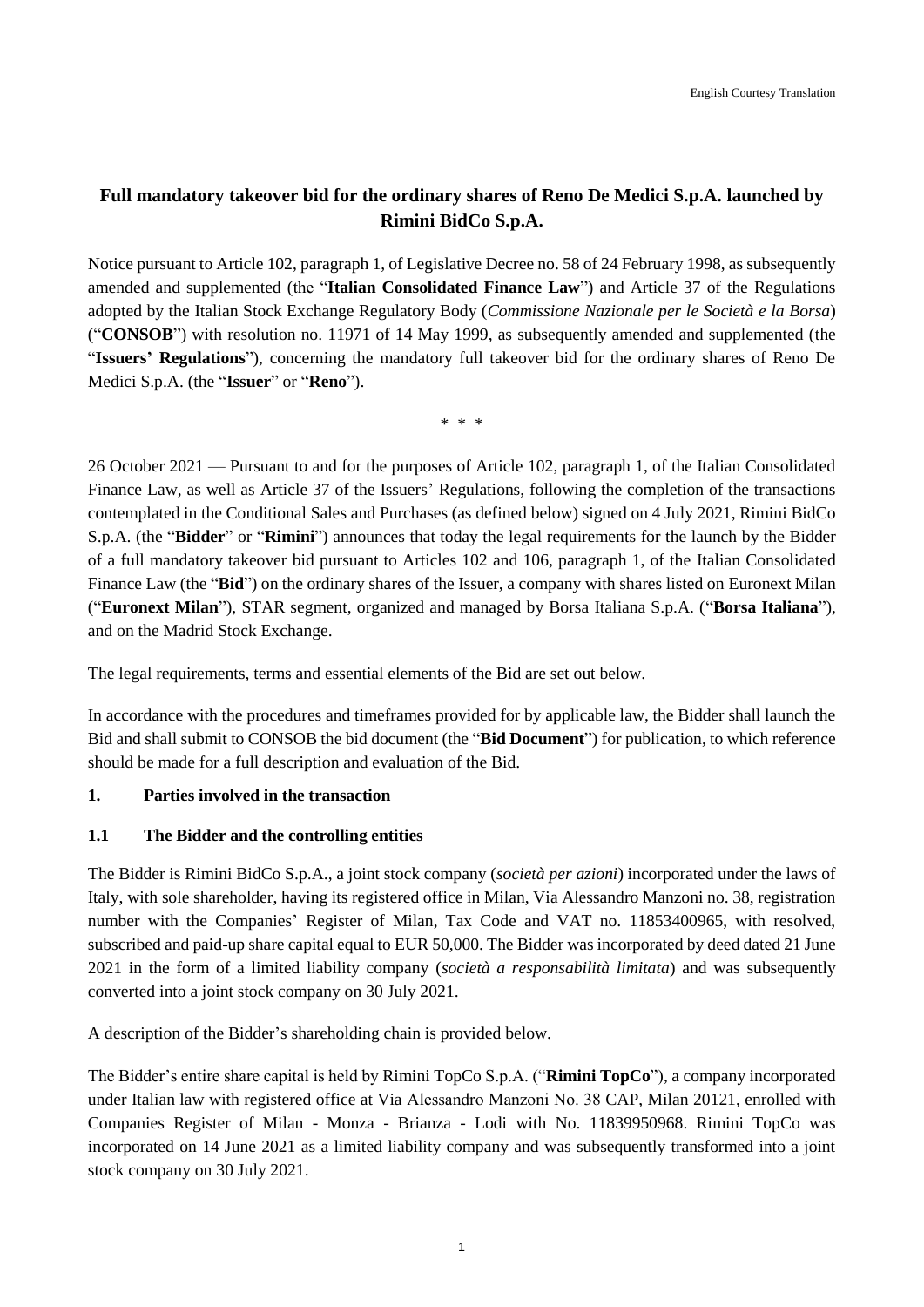The entire share capital of Rimini TopCo is held by AP Impact AIF, SCSp, a special limited partnership incorporated under the laws of the Grand Duchy of Luxembourg and having its registered office at Avenue Charles de Gaulle, 2, L-1653 Luxembourg, Grand Duchy of Luxembourg ("**AP Impact Lux**"). AP Impact Lux is indirectly owned by Apollo Impact Mission Fund and its parallel funds or alternative investment vehicles and other passive limited partners.

AP Impact Lux is an investment fund which has appointed Apollo Investment Management Europe (Luxembourg), S.à r.l. (the "**AIFM**") as its alternative investment fund manager in accordance with an alternative investment fund manager agreement and which has delegated responsibility for the portfolio management activities to Apollo Impact Mission Management, in accordance with an investment management agreement signed by AP Impact Lux, the AIFM, and Apollo Impact Mission Management respectively. Apollo Impact Mission Management is registered with the Securities and Exchange Commission (the "**SEC**") as an investment advisor. As such, Apollo Impact Mission Management manages at its own discretion the investment activities put in place for the benefit of AP Impact Lux.

Apollo Impact Mission Management is a limited partnership organized under the laws of the State of Delaware (United States), with its registered office at the offices of Corporation Service Company, 251 Little Falls Drive, Wilmington, Delaware 19808, United States, and with its main office at 9 West 57th Street, New York, New York 10019, United States.

Apollo Impact Mission Management's general partner is Apollo Impact Mission Management GP, LLC ("**Apollo Impact Mission Management GP**"**)**, which has the exclusive right to manage the assets and affairs of Apollo Impact Mission Management. Apollo Impact Mission Management GP is a limited liability company incorporated under the laws of the State of Delaware (United States), with its registered office at the offices of Corporation Service Company, 251 Little Falls Drive, Wilmington, Delaware 19808, United States, and with its main office at 9 West 57th Street, New York, New York 10019, United States.

The sole shareholder of Apollo Impact Mission Management GP is Apollo Management, L.P., which has the exclusive right to manage the assets and affairs of Apollo Impact Mission Management GP. Apollo Management, L.P. is a limited partnership incorporated under the laws of the State of Delaware, United States, having its registered office at the offices of Corporation Service Company, 251 Little Falls Drive, Wilmington, Delaware 19808, United States.

The general partner of Apollo Management, L.P. is Apollo Management GP, LLC ("**Apollo Management GP**"). Apollo Management GP, in its capacity as general partner and in accordance with Apollo Management L.P.'s limited partnership agreement, manages and controls Apollo Management, L.P.. Apollo Management GP is a limited liability company incorporated under the laws of the State of Delaware, United States having its registered office at the offices of Corporation Service Company, 251 Little Falls Drive, Wilmington, Delaware 19808, United States.

The shareholder and sole director of Apollo Management GP is Apollo Management Holdings, L.P. ("**Apollo Management Holdings**"), which has the power to manage the affairs of Apollo Management GP. Apollo Management Holdings is a limited partnership incorporated under the laws of the State of Delaware (United States) having its registered office at the offices of Corporation Service Company, 251 Little Falls Drive, Wilmington, Delaware 19808, United States.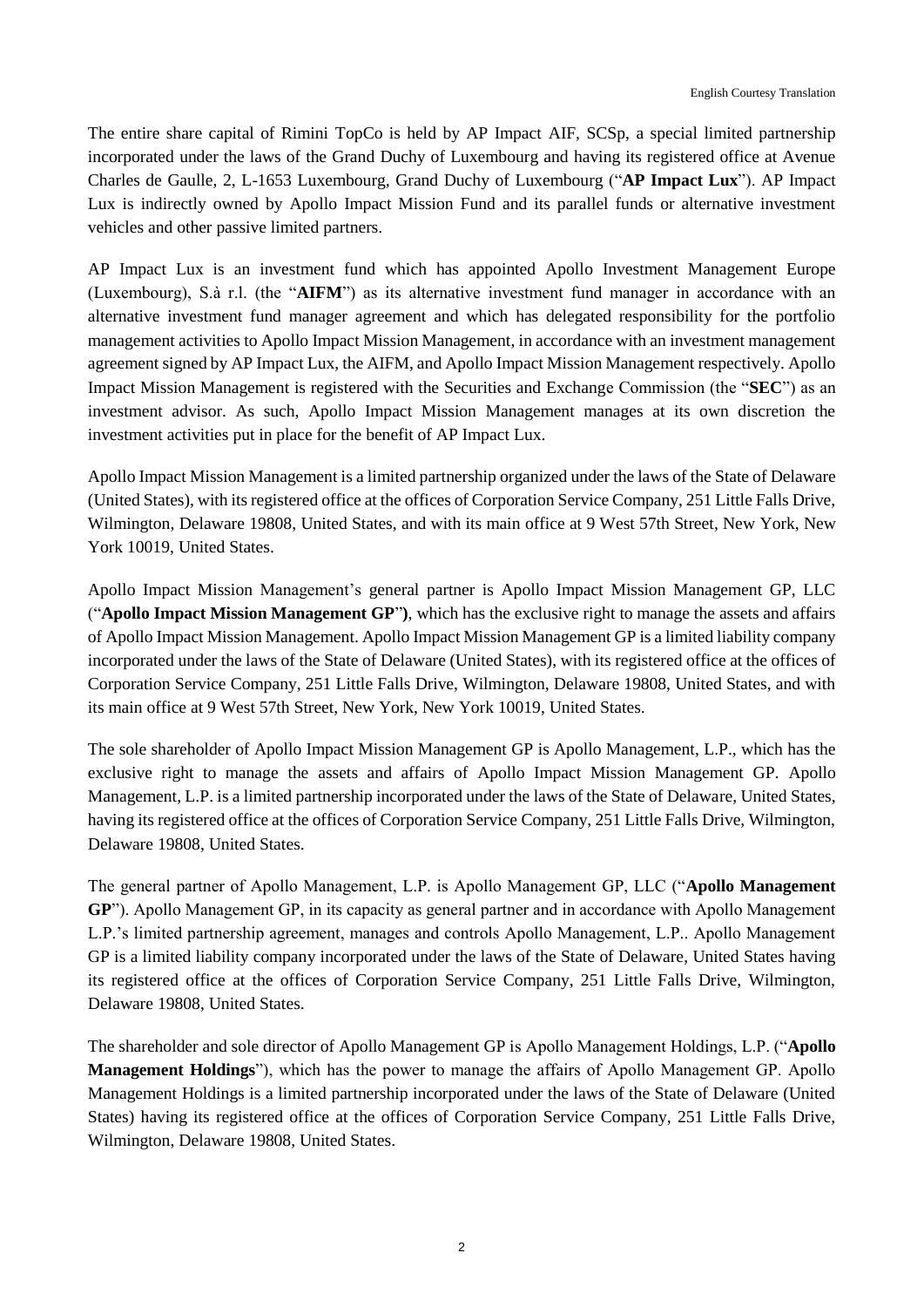The general partner of Apollo Management Holdings is Apollo Management Holdings GP, LLC ("**Apollo Management Holdings GP**"), which has the exclusive right to manage the assets and affairs of Apollo Management Holdings. Apollo Management Holdings GP is a limited liability company incorporated under the laws of the State of Delaware (United States) having its registered office at the offices of Corporation Service Company, 251 Little Falls Drive, Wilmington, Delaware 19808, United States.

The sole shareholder of Apollo Management Holdings GP is APO Corp. ("**APO Corp**"). APO Corp is a corporation incorporated under the laws of the State of Delaware (United States) having its registered office at the offices of Corporation Service Company, 251 Little Falls Drive, Wilmington, Delaware 19808, United States.

APO Corp is a wholly-owned subsidiary of Apollo Global Management, Inc. ("**Apollo Global Management**"), a corporation incorporated under the laws of the State of Delaware (United States) having its registered office at the offices of Corporation Service Company, 251 Little Falls Drive, Wilmington, Delaware 19808, United States. Apollo Global Management has Class A, Class B and Class C common stock and is a publicly traded alternative asset management company whose Class A common stock is listed on the New York Stock Exchange (NYSE: APO) and is registered with the SEC. Class B common stock does not participate in profits or losses and is not entitled to dividends or liquidation value.

AGM Management, LLC ("**AGM Management**") holds the single share of Class C common stock and controls a majority of the voting rights in Apollo Global Management on general stockholder matters (excluding certain limited matters reserved by statute, Apollo Global Management's certificate of incorporation or New York Stock Exchange rules to a decision of the Class A and Class B stockholders or other stockholder vote). As holder of the Class C share, AGM Management has the authority to set the total number of directors which constitute the Apollo Global Management board of directors, and fill vacancies or newly created directorships on the Apollo Global Management board of directors. AGM Management is a limited liability company incorporated on 21 June 2007 under the laws of the State of Delaware, United States that has its registered office at the offices of Corporation Service Company, 251 Little Falls Drive, Wilmington, Delaware 19808, United States.

As of 4 August 2021, Apollo Global Management's Class A common stock and Class B common stock represented approximately 54.4% and 45.6% respectively, of the total combined voting power of the Class A common stock and Class B common stock concerning the certain matters on which the holders thereof are entitled to vote as a single class under Apollo Global Management's certificate of incorporation. As of 4 August 2021, the Class A common Stock, Class B common stock, and Class C common stock represented approximately 9.2%, 7.7%, and 81.3% respectively of the total voting power of the Class A common stock, Class B common stock, and Class C common stock, voting together as a single class, with respect to general stockholder matters.

# **1.2 Persons acting in concert with the Bidder in connection to the Bid**

As at the date of the present notice, AGM Management, AP Impact Lux and Rimini TopCo, as well as all the other persons making up the Bidder's chain of shareholdings as indicated in paragraph 1.1 above, are deemed to be persons acting in concert with the Bidder in relation to the bid under Article 101-*bis*, paragraph 4-*bis*, letter b) of the Italian Consolidated Finance Law (the "**Persons Acting in Concert**").

In any event, the joint and several obligation to launch the Bid incumbent on the Bidder and the Persons Acting in Concert, pursuant to Articles 106 and 109 of the Italian Consolidated Finance Law, is fulfilled by the Bidder.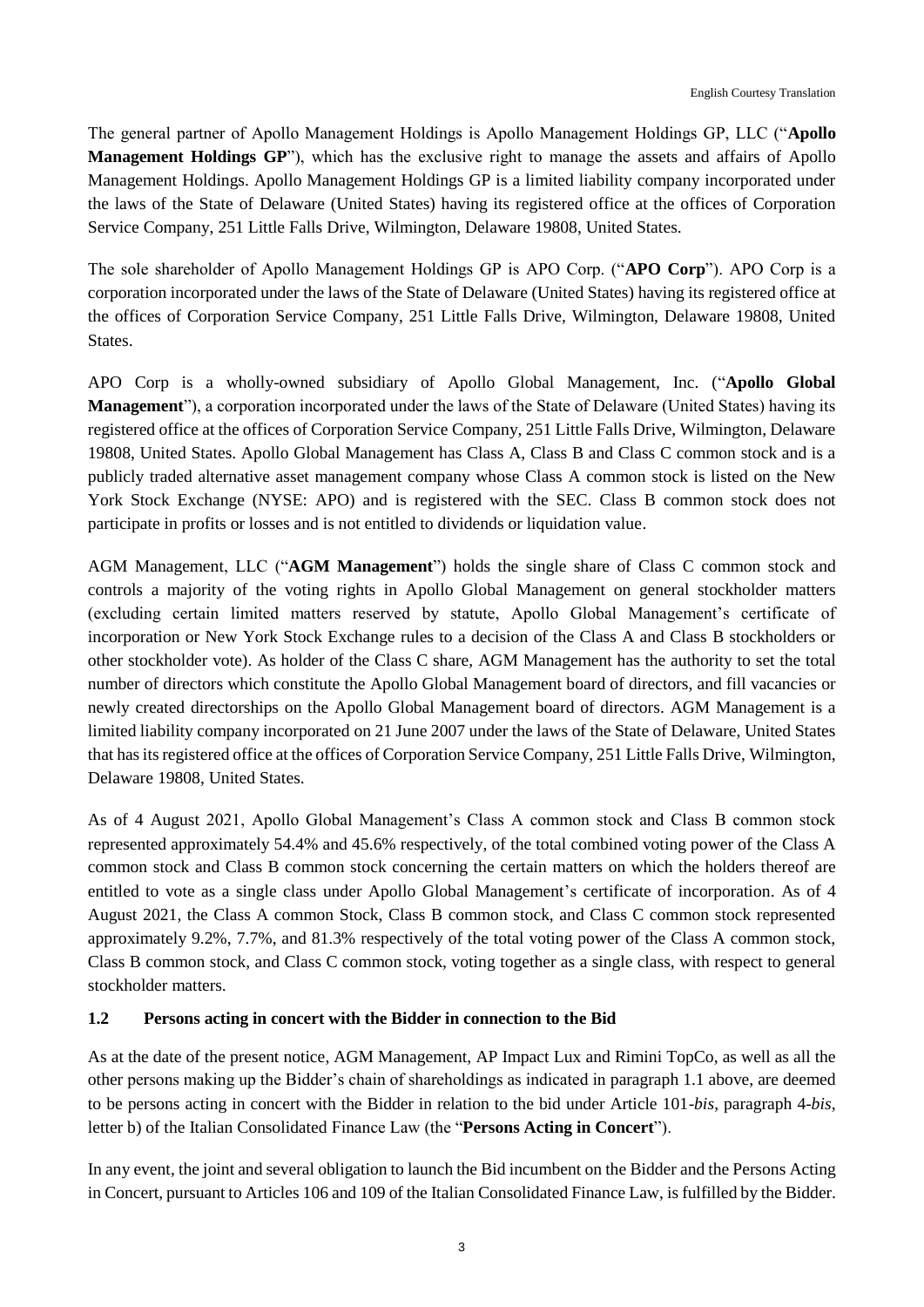### **1.3 The Issuer**

The company name of the Issuer is "Reno De Medici S.p.A.".

The Issuer is a joint-stock company incorporated under Italian law, with registered office at Viale Isonzo No. 25, Milan, VAT number, Tax Code and Companies Register No. 00883670150.

The ordinary shares of the Issuer are listed on Euronext Milan, and on the Madrid Stock Exchange.

As of today's date, the Issuer's share capital amounts to EUR 140,000,000, and is divided into 377,800,994 shares, of which 377,568,824 are Ordinary Shares (the "**Ordinary Shares**") and 232,170 are Convertible Savings Shares (the "**Convertible Savings Shares**"), all of which do not indicate their nominal value.

The table below provides information on the Issuer's economic capital and voting rights by share category:

|                        | Number      | % of share capital | % of voting rights |
|------------------------|-------------|--------------------|--------------------|
| <b>Ordinary Shares</b> | 377,568,824 | 99.939%            | $100\%$            |
| Convertible            | 232,170     | $0.061\%$          | $0\%$              |
| <b>Savings Shares</b>  |             |                    |                    |
| Total                  | 377,800,994 | 100.00%            | 100.00%            |

As of today's date, the Issuer holds 2,070,000 treasury shares represented by Ordinary Shares, equal to approximately 0.548% of its share capital.

#### **2. Legal assumptions and reasons of the Bid**

#### **2.1 Legal assumptions of the Bid**

The Bid consists of a full mandatory takeover bid pursuant to Articles 102 and 106 of the Italian Consolidated Finance Law.

The obligation to launch the Bid follows the implementation on 26 October 2021 (the "**Closing Date**") of a complex transaction which involved the acquisition by the Bidder of 251,924,385 Ordinary Shares, representing approximately 66.682% of the share capital of Reno and 66.723% of the voting rights exercisable at the Reno shareholders' meeting, the main stages of which are summarised below.

On 4 July 2021, Rimini entered into certain sale and purchase agreements with certain Reno shareholders, namely, a sale and purchase agreement with Caisse de dépot et placement du Québec ("**Caisse Québec**") and a sale and purchase agreement with Cascades Inc. ("**Cascades**") and Cascades Canada ULC ("**Cascades ULC**") concerning, upon the satisfaction of certain conditions precedent (the "**Conditions**"), the Rimini's purchase of a total of 251,924,385 Ordinary Shares, representing approximately 66.682% of the share capital and 66.723% of the voting rights which may be exercised in the ordinary shareholders' meeting of Reno, at a price of EUR 1.45 per Ordinary Share (the "**Conditional Sales and Purchases**"). On 15 October 2021, Cascades transferred its participation interest in Reno to Cascades ULC.

In this regard, it should be noted that the EU anti-trust authority and the Turkish anti-trust authority had announced, respectively, on 8 October 2021 and on 16 September 2021 that they had authorised the Bidder's acquisition of a controlling stake in Reno.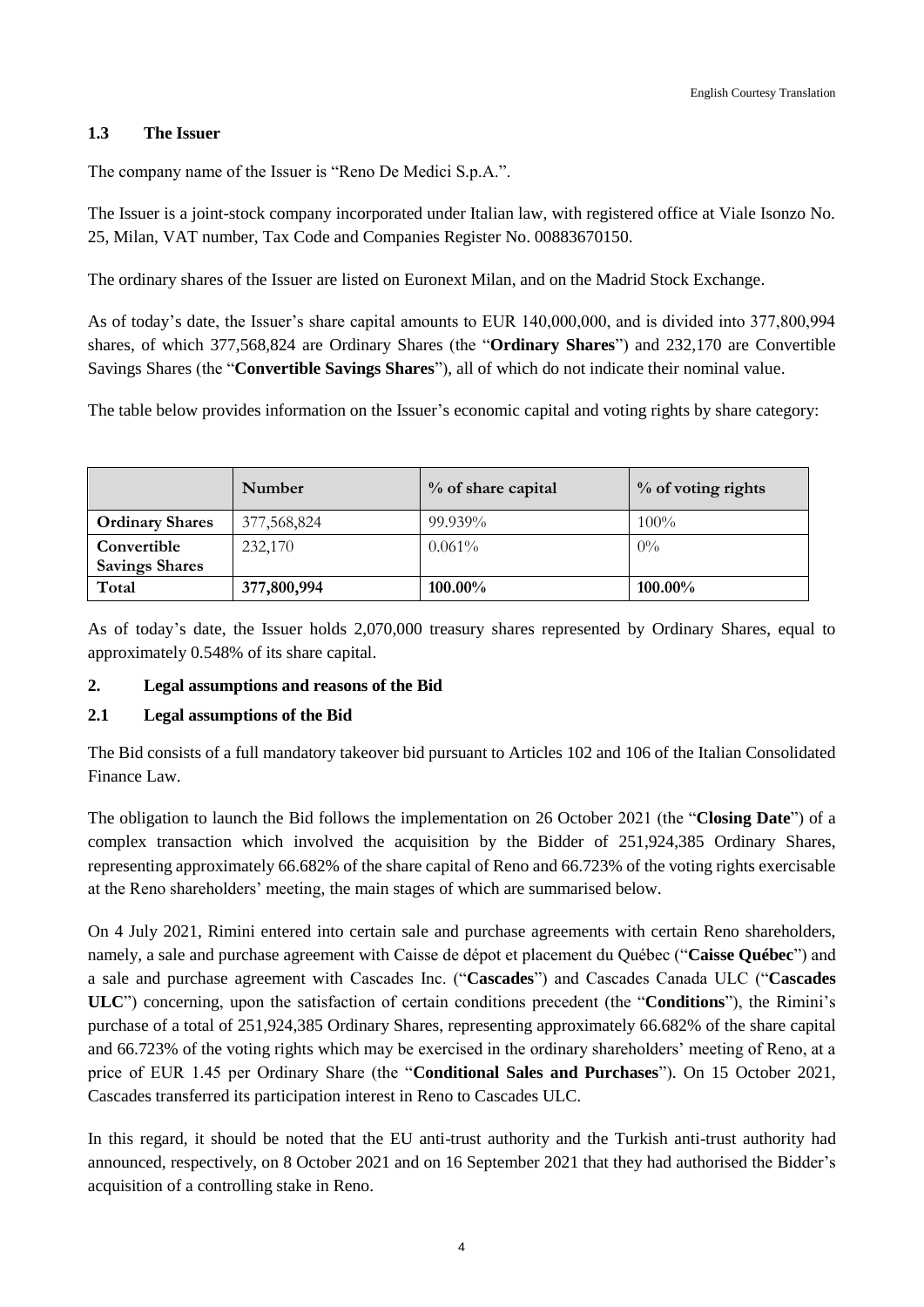It should also be noted that, solely for the purposes of transparency and precautionary measures, on 22 September 2021 the Bidder made a so-called "golden power" notice pursuant to Legislative Decree no. 21/2012 to the Presidency of the Council of Ministers in relation to the purchase and sale of the participation in the Issuer, and that the Secretary General of the Presidency of the Council of Ministers sent a note to the Bidder on 6 October 2021 confirming that the transaction for the purchase of the participation does not fall within the scope of application of the golden power rules.

Since the Conditions had been fulfilled, on 26 October 2021 the Conditional Sales and Purchases were completed and, therefore, the Bidder became the owner of 251.924.385 Ordinary Shares representing approximately 66.682% of the share capital and 66.723% of the voting rights exercisable at the Reno shareholders' meeting.

The legal assumptions for the launch of the Bid were therefore met.

As of today's date, the Bidder is the only shareholder holding a significant stake in the share capital of the Issuer over which it exercises control by right.

## **2.2. Reasons for the Bid and future plans**

The obligation to make the Bid arose following the purchase by the Bidder of the participation in Reno in execution of the provisions of the Conditional Sales and Purchases.

The Bidder intends to obtain the delisting of the Ordinary Shares from the listing on Euronext Milan. Therefore, upon the occurrence of the relevant conditions, the Bidder does not intend restoring a free float sufficient to ensure the regular trading of the Ordinary Shares. In the event that the delisting is not achieved at the end of, and as a result of, the Bid, the Bidder reserves the right to achieve the delisting by other means, including the merger by incorporation of Reno into Rimini, an unlisted company, or into another unlisted company controlled by AGM Management.

By means of the Bid, the Bidder intends to guarantee the stability of the shareholding structure needed to allow the Issuer to benefit from future development and growth opportunities (including possible acquisitions, which may also be financed by capital increases). The Bidder intends to pursue a development strategy also through growth as a result of acquisitions; the Bidder believes that a stable shareholding structure would allow the Issuer to have easier access to the financial resources required to pursue this growth strategy, including by means of capital increases.

### **3. Essential elements of the Bid**

# **3.1 Categories and quantities of the shares subject to the Bid**

As of today's date, the Bid relates to 123,574,439 of Reno's Ordinary Shares, representing 32.709 % of the Issuer's share capital as of this date, corresponding to all of the Issuer's Ordinary Shares as of this date, less (i) 251,924,385 Ordinary Shares (representing, to this date, 66.682 % of the share capital and 66.7231 % of the voting rights) already held by the Bidder as of this date, and (ii) 2,070,000 of the Issuer's treasury shares.

The number of Ordinary Shares subject to the Bid may decrease if, from the present date and within the Subscription Period (as defined below) or during, eventually, the Reopening of the Terms (as defined below), as well as during the execution of the Commitment to Squeeze-Out under Article 108, paragraph 2 of the Italian Consolidated Finance Law (as defined below), the Bidder or the Persons Acting in Concert purchased Ordinary Shares not included in the Bid, to the extent permitted by the applicable legislation, it being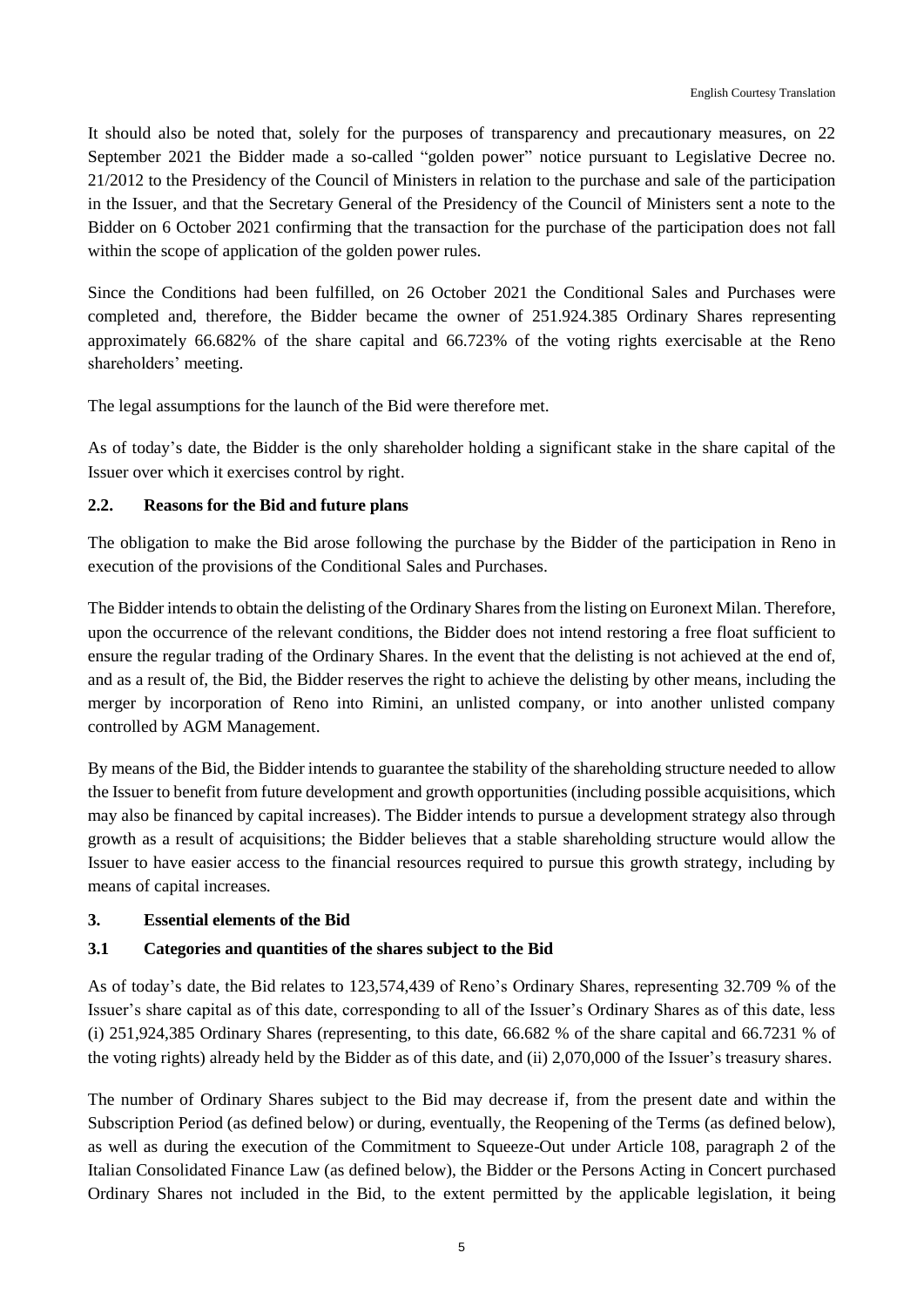understood that any such purchases will be notified pursuant to Article 41, paragraph 2, letter c) of the Issuers' Regulation.

The Bid is not subject to any conditions for the effectiveness and is addressed to all the holders of Ordinary Shares, without distinction and on equal terms.

### **3.2 Unit price and total countervalue of the Bid**

The Bidder shall pay a fee of EUR 1.45 to each subscriber for each Ordinary Share tendered to the Bid (the "**Consideration for the Bid**").

Considering the mandatory nature of the Bid, and taking into account the structure of the transaction from which the obligation to launch the Bid arises, the Consideration for the Bid has been set in compliance with the provisions of Article 106, paragraph 2, of the Italian Consolidated Finance Law, pursuant to which the Bid must be launched at a price not lower than the highest price paid by the Bidder and the Persons Acting in Concert with the same for the purchase of Ordinary Shares in the twelve months prior to the date of this notice. In fact, the Consideration for the Bid corresponds to the price paid by the Bidder for the purchase of Ordinary Shares in the context of the Conditional Sales and Purchases, completed as of the date of this notice.

The payment of the Consideration for the Bid will be made net of stamp duty, commissions and expenses, which shall be borne by the Bidder. The substitute tax on capital gains, if due, will be borne by the subscribers to the Bid.

The following table shows the comparison between the Consideration for the Bid and the (i) official price of the Ordinary Shares on the trading day prior to the date on which the press release containing the news of the signing of the Conditional Sales and Purchases, was circulated to the market, as well as of the fact that – following the performance of the Conditional Sales and Purchases – the Bidder would lunch the Bid (*i.e.*, on 2 July 2021), as well as (ii) the weighted average calculated on the basis of the official prices for the previous 1, 3, 6 months to the date on which the press release containing the news of the signing of the Conditional Sales and Purchases, was circulated to the market, as well as of the fact that – following the performance of the Conditional Sales and Purchases – the Bidder would lunch the Bid.

| Time periods prior to the date of<br>announcement of the<br>transaction | Weighted average (EUR | Implied Premium in the Consideration<br>$($ %) |
|-------------------------------------------------------------------------|-----------------------|------------------------------------------------|
| 1 week $(1)$                                                            | 1.384                 | $4.8\%$                                        |
| 1 month $(2)$                                                           | 1.277                 | $13.6\%$                                       |
| $3$ months $(3)$                                                        | 1.198                 | $21.1\%$                                       |
| 6 months $(4)$                                                          | 1.146                 | $26.5\%$                                       |
| 12 months $(5)$                                                         | 1.018                 | $42.4\%$                                       |

(1) from 28 June 2021 to 2 July 2021 (inclusive)

(2) from 3 June 2021 to 2 July 2021 (inclusive)

(3) from 6 April 2021 to 2 July 2021 (inclusive)

(4) from 4 January 2021 to 2 July 2021 (inclusive)

(5) from 3 July 2020 to 2 July 2021 (inclusive)

It should also be noted that, neither the Bidder, nor the Persons Acting in Concert have made any other purchase of the Issuer's Ordinary Shares in the last twelve months, except for the purchase of the participation in Reno in execution of the Conditional Sales and Purchases.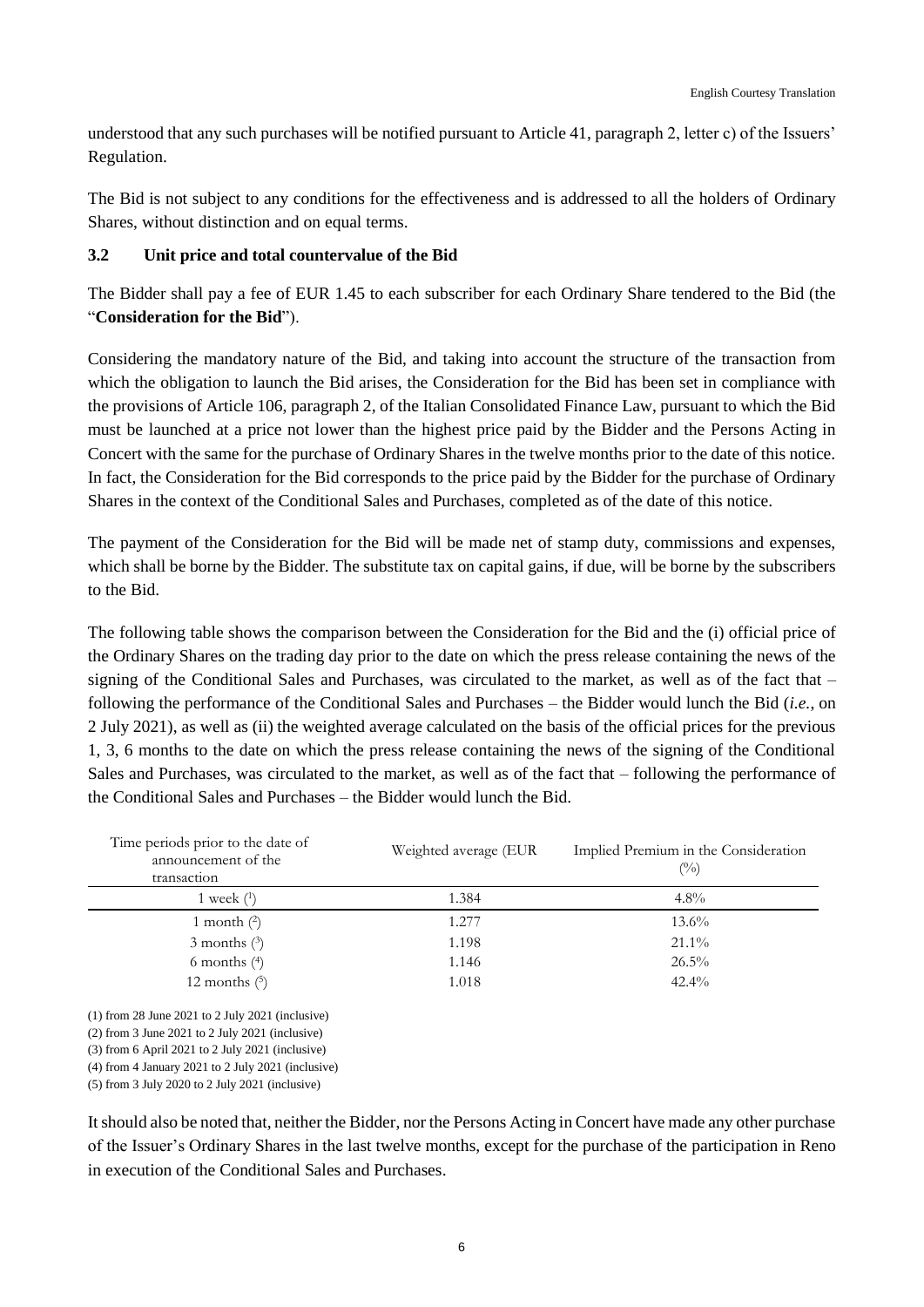The total countervalue of the Bid, calculated on the basis of the Consideration for the Bid equal to EUR 1.45 and of the total number of Ordinary Shares subject of the Bid to the present day is equal to EUR 179,182,936.55.

The Bidder will meet the financial charges necessary for the payment of the Consideration, up to the maximum total disbursement of the Bid, by resorting to a combination of the Bidder's own funds and funds provided to the Bidder by lending institutions pursuant to a loan agreement. For further information on the modalities of financing of the Bid, please refer to the Bid Document.

The Bidder declares, pursuant to Article 37-*bis* of the Issuers' Regulations, to be able to fully satisfy any obligation to pay the Consideration.

# **3.3 Subscription Period for the Bid**

The Subscription Period for the Bid (the "**Subscription Period**"), will be agreed with the Italian Stock Exchange, in accordance with Article 40 of the Issuer's Regulation and it will last between a minimum of fifteen and a maximum of twenty-five trading days, unless extended or subject to the Reopening of the Terms (as defined below).

Since this is a Bid launched by those who already hold a participation in the Issuer higher than the 30% threshold set forth in Article 106, paragraph 1, of the Italian Consolidated Finance Law, Article 40-*bis* of the Italian Issuers' Regulation will apply to the Bid. Therefore, at the end of the Subscription Period and, precisely, by the trading day following the Date of Payment (as defined below), the Subscription Period might be reopened for five trading days pursuant to Article 40-*bis*, paragraph 1, letter b) of the Issuers' Regulation (the "**Reopening of the Terms**").

### **3.4 Delisting of Reno's shares**

# **3.4.1 Commitment to Squeeze-Out Under Article 108, paragraph 2, of the Italian Consolidated Finance Law**

As anticipated, the Bid is aimed at achieving the delisting of the Ordinary Shares.

Consequently, in the event that, upon completion of the Bid (including the Reopening of the Terms, if applicable), as a result of the subscriptions to the Bid and of any purchases made outside of the Bid itself pursuant to applicable regulations during the Subscription Period (or during the period of the Reopening of the Terms, if applicable), the Bidder, together with the Persons Acting in Concert (considered jointly pursuant to Article 109 of the Italian Consolidated Finance Law) holds a total participation of more than 90% of the Issuer's share capital represented by Ordinary Shares, but less than 95% of the Issuer's share capital represented by Ordinary Shares, the Bidder hereby declares its intention not to restore a free float sufficient to restore the regular trading of the Issuer's Ordinary Shares.

In such a circumstance, the obligation to purchase the remaining Ordinary Shares from the requesting shareholders of the Issuer pursuant to article 108, paragraph 2, of the Italian Consolidated Finance Law (the "**Commitment to Squeeze-Out Under Article 108, paragraph 2, of the Italian Consolidated Finance**  Law") falling jointly and severally on the Bidder and the Persons Acting in Concert, will be fulfilled by the Bidder at a price per Ordinary Share determined under the provisions of Article 108, paragraph 3, of the Italian Consolidated Finance Law (*i.e* at a price equal to the price of the Bid.)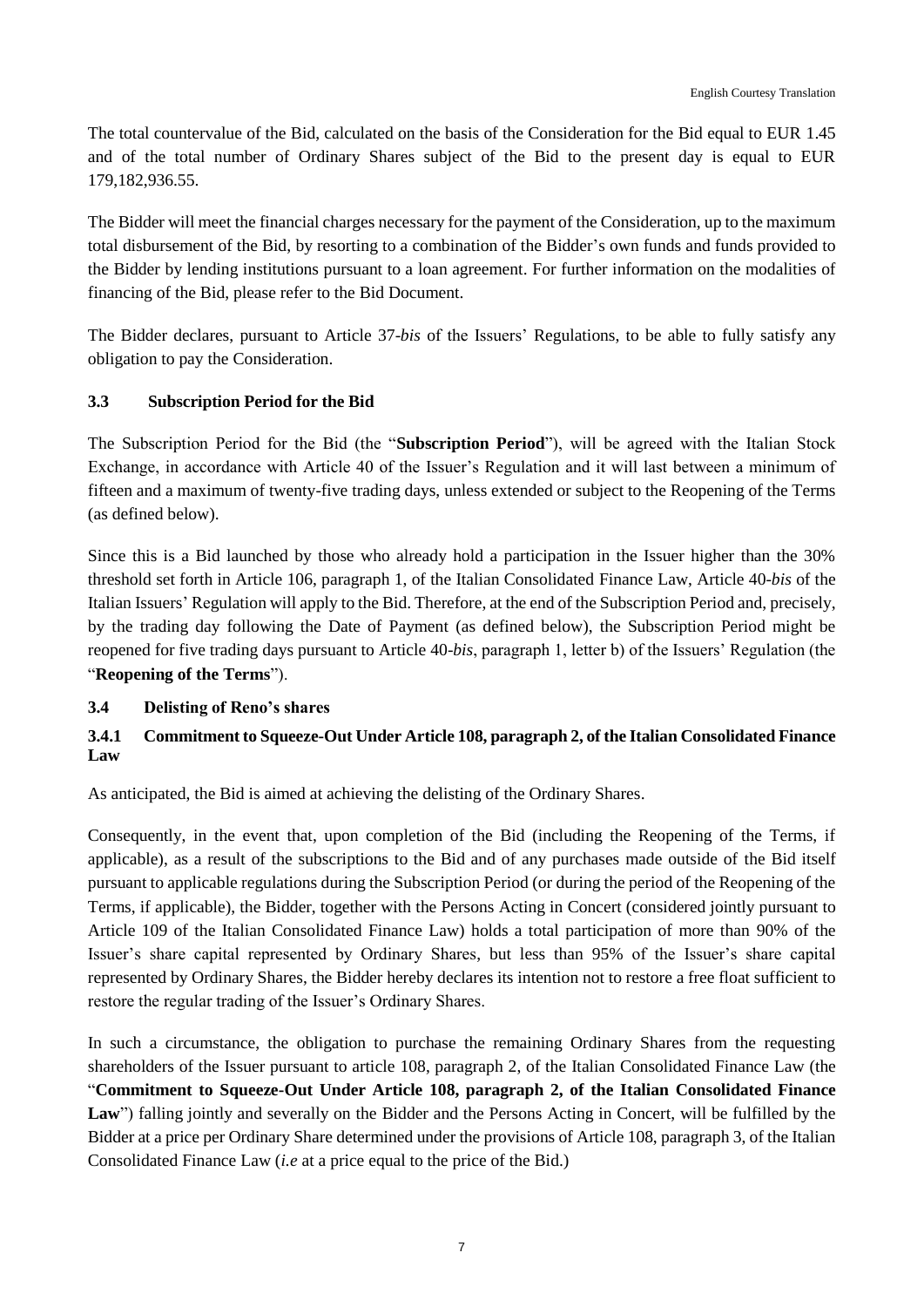The Bidder will communicate the existence of any conditions for the Commitment to Squeeze-Out under Article 108, paragraph 2 of the Italian Consolidated Finance Law, in compliance with the applicable law.

It should also be noted that, in accordance with Article 2.5.1, paragraph 6, of the regulation of markets organised and managed by the Italian Stock Exchange (the "**Stock Exchange Regulation**"), since the above Purchase Obligation in accordance with Article 108, paragraph 2 of the Italian Consolidated Finance Law exists, and unless the requirements for the exercise of the Right to Squeeze-Out under paragraph 3.4.2 below are met, the Issuer's Ordinary Shares will be delisted as of the trading day following the last day of payment of the consideration for the Right to Squeeze-Out under Article 108, paragraph 2 of the Italian Consolidated Finance Law. In such a case, holders of Ordinary Shares who decide not to subscribe the Bid and who do not request the Bidder to purchase their Ordinary Shares in accordance with the Commitment to Squeeze-Out under Article 108, paragraph 2 of the Italian Consolidated Finance Law will be holders of financial instruments which are not traded on any regulated market, resulting in difficulties in liquidating their investment.

It shall be pointed out that in September 2021, 8,944 Convertible Savings Shares were converted into Ordinary Shares and that the remaining Convertible Savings Shares are not listed and, therefore, shall not be counted for the purpose of verifying the Bidder's attainment of the ordinary share 90% threshold referred to above. In the event that the Delisting occurs and the holders of Convertible Savings Shares decide to exercise their right to convert such shares into ordinary shares (conversion ratio 1:1, in accordance with the procedure set out in the Articles of Association), such shareholders shall become holders of unlisted ordinary shares.

# **3.4.2 The Right to Squeeze-Out under Article 108, paragraph 1, of the Italian Consolidated Finance Law and Declaration by the bidder of its wish to avail itself of the right to Squeeze-Out under Article 111 of the Italian Consolidated Finance Law**

If, following the completion of the Bid (including the Reopening of the Terms, if any) the Bidder, together with the Persons Acting in Concert (jointly considered pursuant to art. 109 of the Italian Consolidated Finance Law) comes to hold, as a result of the subscriptions to the Bid and of any purchases made outside of the Bid in accordance with applicable law, by the end of the Subscription Period, (as reopened following the Reopening of the Terms, if any) as well as following the fulfilment of the Commitment to Squeeze-Out under Article 108, paragraph 2 of the Italian Consolidated Finance Law, a total shareholding at least equal to 95% of the Issuer's share capital represented by Ordinary Shares at the date of the closure of the Subscription Period, as reopened following the Reopening of the Terms, if any, the Bidder hereby declares its intention to exercise its right to squeeze-out the remaining Ordinary Shares in accordance with Article 111 of the Italian Consolidated Finance Law (the "**Right to Squeeze-Out**").

The Bidder will disclose whether or not the legal requirements for the exercise of the Right to Squeeze-Out have occurred in compliance with the applicable law.

The Right to Squeeze-Out shall be exercised by the Bidder as soon as possible after the conclusion of the Bid or the procedure for the fulfilment of the Commitment to Squeeze-Out under Article 108, paragraph 2 of the Italian Consolidated Finance Law (as the case may be).The Bidder, by exercising the Right to Squeeze-Out, will also fulfil the commitment to squeeze-out under Article 108, paragraph 1 of the Italian Consolidated Finance Law, towards the shareholders of the Issuer who have requested it (the "**Commitment to Squeeze-Out under Article 108, paragraph 1 of the Italian Consolidated Finance Law**"), thus triggering a single procedure (the "**Joint Procedure**").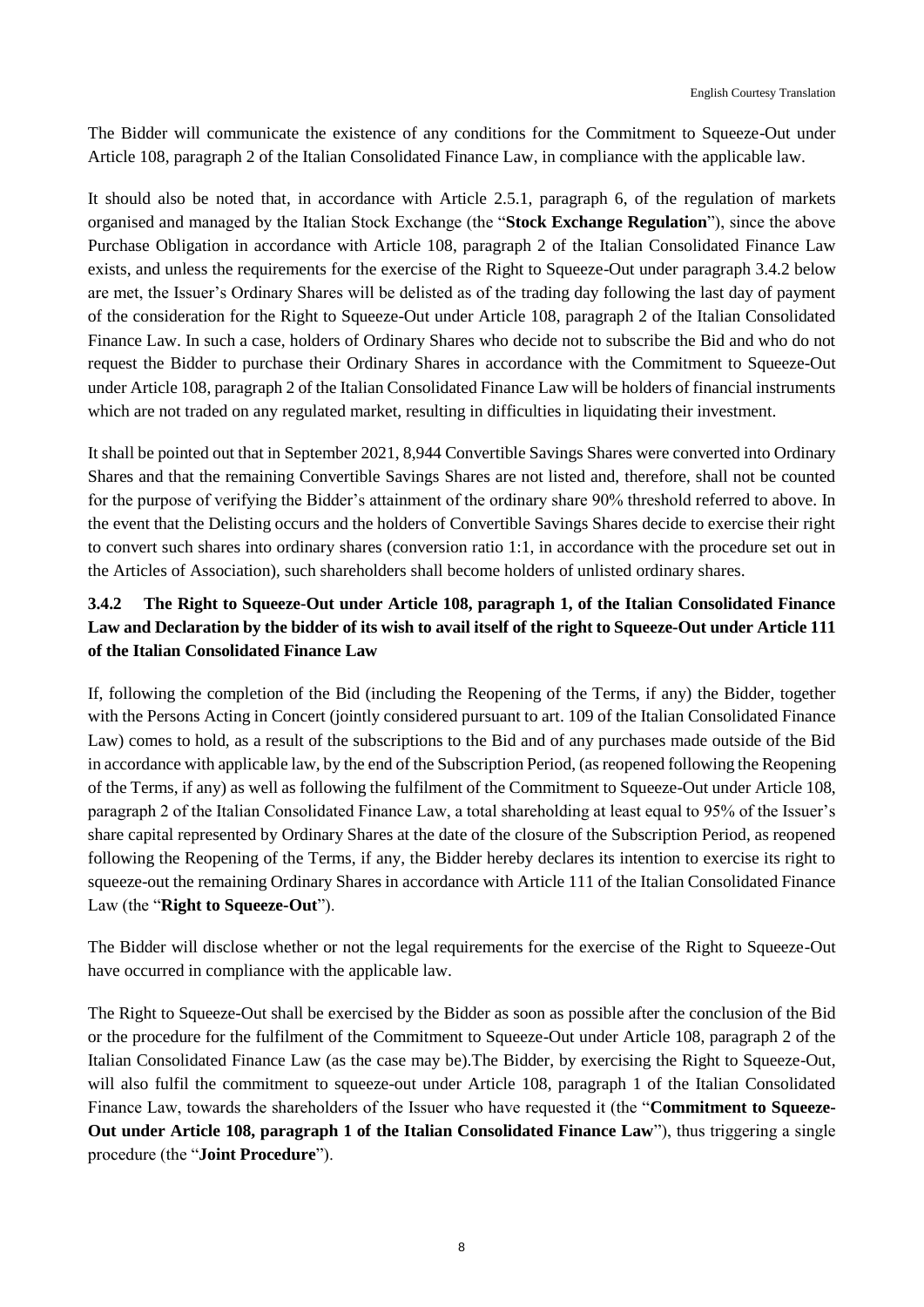Pursuant to the provisions of Article 108, paragraph 3, of the Italian Consolidated Finance Law, as recalled by Article 111 of the Italian Consolidated Finance Law, the Right to Squeeze-out will be exercised by the Bidder by paying a consideration for each Share equal to the Consideration for the Bid. The Bidder will disclose whether or not the legal requirements for the exercise of the Right to Squeeze-Out have occurred in the statement of the Bid final results (or, in case of Reopening of the Terms, in the statement of the Bid results after the Reopening of the Terms), or in the statement relating to the results of the procedure for the fulfilment of the Commitment to Squeeze-Out, in accordance with Article 108, paragraph 2 of the Italian Consolidated Finance Law. If the Bidder exercises the Right to Squeeze-Out, information will be provided on: (i) the amount of the remaining Ordinary Shares (in absolute and percentage terms); (ii) the terms and conditions under which the Bidder will exercise the Right to Squeeze-Out and (iii) the terms and timing of the Delisting of the Issuer's Ordinary Shares.

It should be noted that, following the fulfilment of the requirements for the Right to Squeeze-out and the Commitment to Squeeze-out pursuant to Article 108, paragraph 1, of the Italian Consolidated Finance Law, in accordance with Article 2.5.1, paragraph 6 of the Stock Exchange Regulation, the Italian Stock Exchange shall order the suspension and/or the Delisting of the Ordinary Shares, taking into account the time required for exercising the Right to Squeeze-Out, in the event that the said Right to Squeeze-Out is exercised.

## **3.4.3 Possible lack of free float**

In the event that, in the absence of the requirements of the Commitment to Squeeze-Out under Article 108, paragraph 2 of the Italian Consolidated Finance Law, of the Commitment to Squeeze-Out under Article 108, paragraph 1 of the Italian Consolidated Finance Law and of the Right to Squeeze-Out, at the end of the Bid (including the Reopening of the Terms, if any), there would be a scarcity of free float such as not to ensure the regular course of the trading of the Ordinary Shares, also taking into account the possible permanence in the Issuer's share capital of relevant shareholdings (in accordance with the applicable law) not included in the free float, the Italian Stock Exchange could order the suspension and/or the revocation of the Ordinary Shares from listing in accordance with Article 2.5.1 of the Stock Exchange Regulation, given also that the Bidder does not intend to implement measures aimed at restoring the minimum free float conditions for regular trading of the Ordinary Shares.

In the event that the Ordinary Shares are delisted in accordance with Article 2.5.1 of the Stock Exchange Regulation, holders of such Ordinary Shares who have not taken up the Bid will be holders of financial instruments not traded on any regulated market, resulting in difficulty in liquidating their investment.

### **3.4.4 Merger**

If, after completion of the Bid, the Delisting is not achieved, the Bidder reserves the right to achieve the Delisting by other means, including the merger by incorporation of Reno into Rimini, an unlisted company, or into another unlisted company controlled by AGM Management (the "**Merger**")

## **3.4.5 Merger (in the event that the Delisting is not achieved)**

In the event that, after the completion of the Bid (including any Reopening of the Terms) the Issuer's Ordinary Shares are not delisted and therefore delisting is not achieved, the Bidder intends to propose to the competent bodies of both the Issuer and the Bidder to proceed with the delisting through the merger by incorporation of the Issuer into the Bidder, unlisted company, or into another unlisted company controlled by AGM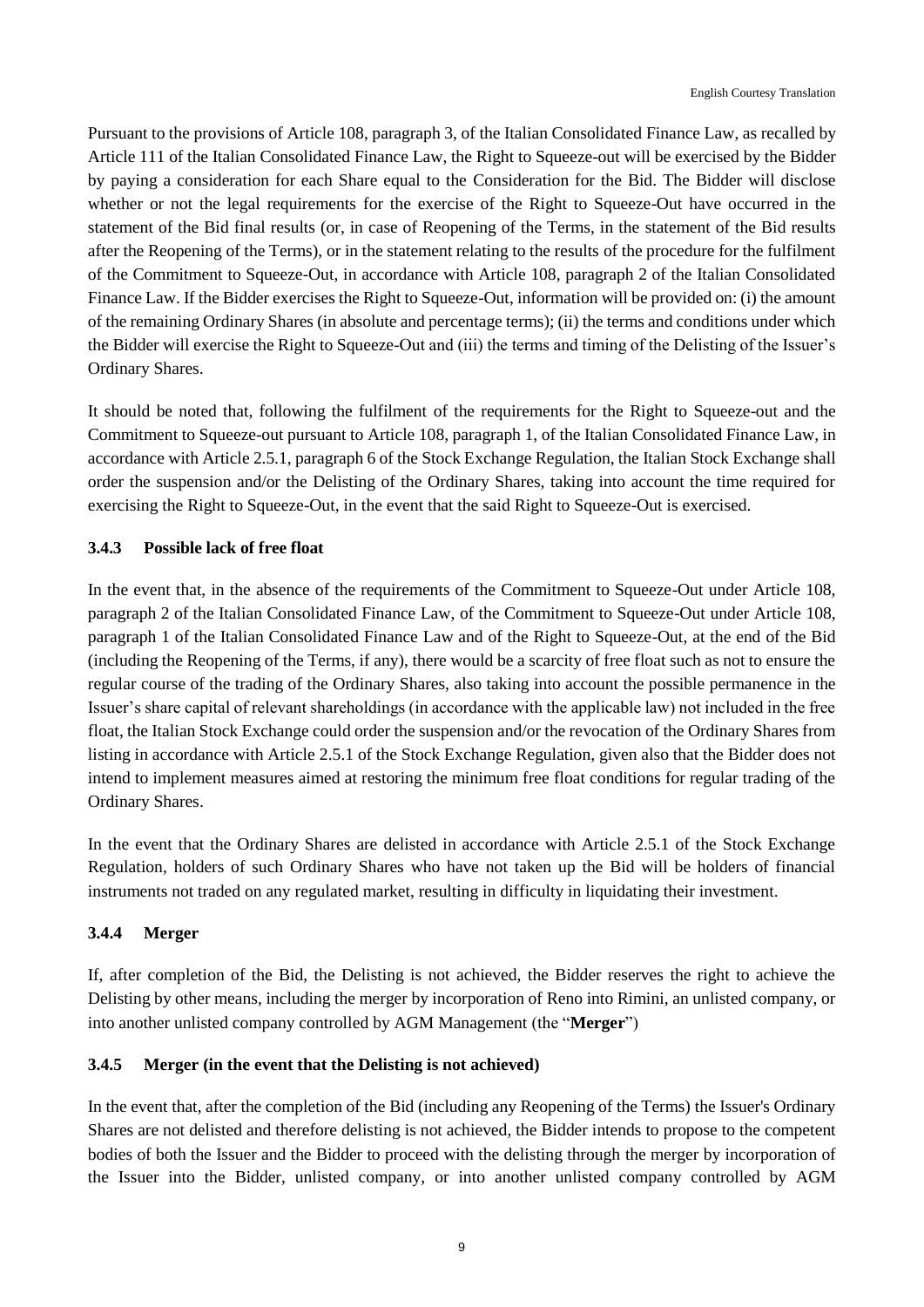Management, provided that, as at the date of this notice, no formal decisions have been taken by the competent bodies of the companies that might be involved in relation to the Merger, if any, nor with regard to the related execution procedures. Should the Issuer be the subject of the Merger in the absence of delisting of the Ordinary Shares, the Issuer's shareholders who did not participate in the resolution approving the Merger would have the right of withdrawal pursuant to Article 2437-*quinquies* of the Italian Civil Code, since, in this scenario, they would receive shares which are not listed on a regulated market. In this case, the liquidation value of the shares subject to withdrawal would be determined in accordance with Article 2437-*ter*, paragraph 3, of the Italian Civil Code, with exclusive reference to the average closing price in the six months preceding the notice of call of the relevant shareholders' meeting whose resolutions legitimise the withdrawal.

Therefore, following the Merger, if achieved, the Issuer's shareholders who decided not to exercise their right of withdrawal would hold financial instruments not listed on any regulated market, resulting difficulty in liquidating their investment in the future.

## **3.4.6 Merger (after the Delisting)**

In the event that the Issuer is subject to the Merger with the Bidder (or through the other Merger scenarios indicated above), after the delisting of the Ordinary Shares by the Italian Stock Stock Exchange (also following the execution of the purchase obligation pursuant to Article 108, paragraph 2 of the Italian Consolidated Finance Law), the Issuer's shareholders who did not participate in the resolution approving the Merger would have the right of withdrawal only should one of the conditions set out in Article 2437 of the Italian Civil Code be met. In this case, the liquidation value of the shares subject to withdrawal would be determined in accordance with Article 2437-ter, paragraph 2, of the Italian Civil Code, with reference to the Issuer's assets and income forecasts, as well as to the market value of the shares.

### **3.4.7 Merger pursuant to Article 2501-***bis* **of the Italian Civil Code**

Without prejudice to the foregoing, the Merger will be also considered with the aim to shortening the chain of control and the Merger, depending on the companies involved, might determine the applicability of Article 2501-*bis* of the Italian Civil Code. In this respect, it is worth noting that the Issuer's shareholders not tendering their Shares in the Bid or who did not exercise their right of withdrawal, as referred to under Sections 3.4.5 and 3.4.6 would become, as a result of the Merger, shareholders of a company which might have a higher level of indebtedness than the Issuer before the Merger including, if the Merger is carried out by incorporation into Rimini, the indebtness of the Bidder as at the date of the Merger. As of the date of this Notice, the Bidder is not able to determine the additional indebtedness to be beared by the company resulting from the Merger, if any.

### **3.4.8 Further possible extraordinary transactions**

The Bidder does not exclude to evaluate in the future, at its discretion, further opportunities to carry out  $-$  in addition to or as an alternative to the Merger transactions described in Sections 3.4.5, 3.4.6 and 3.4.7 above – transactions that may be deemed appropriate and in line with the goals and the rationale of the Bid, regardless whether or not the delisting of the Issuer's Ordinary Share is achieved, such as, for example, acquisitions, disposals, mergers, demergers concerning the Issuer or certain of its assets or business units, and/or capital increases, provided that, as the date of this notice, no formal decisions have been taken by the competent bodies of the companies which might be involved in any of such transactions as referred under this Section 3.4.8. Although the effects of any further extraordinary transactions for the Issuer's shareholders can only be assessed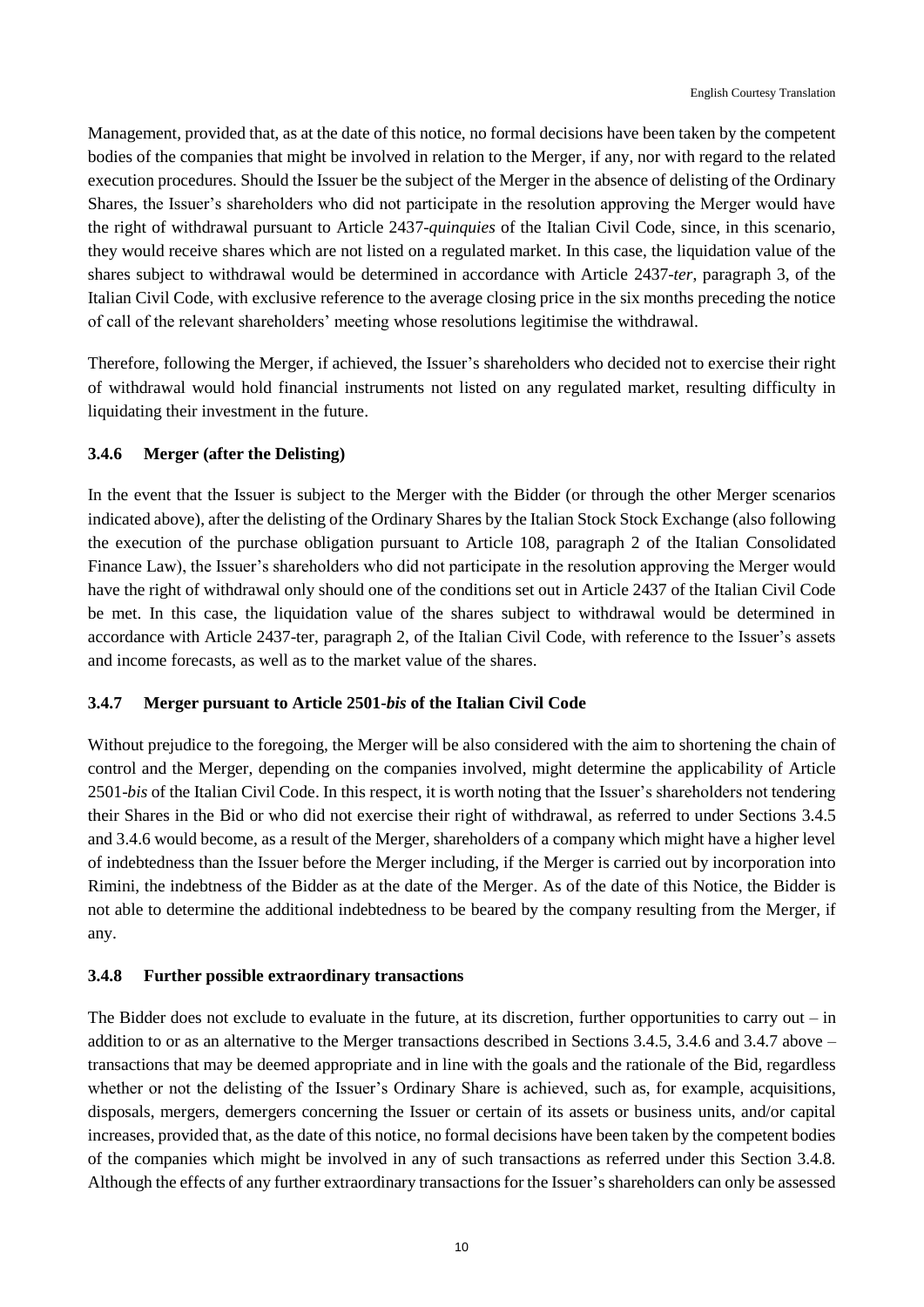on a case-by-case basis, following the adoption of the corresponding resolutions, it is noted that, should a capital increase be approved, this could have dilutive effects for the Issuer's shareholders, other than the Bidder, if they are unable or unwilling to subscribe to the newly issued capital.

## **3.5 Markets on which the Bid is launched**

The bid is launched in Italy and in Spain (given that the Ordinary Shares are listed both on Euronext Milan and on the Spanish Stock Exchanges), and is addressed, all things being equal, to all of the holders of Ordinary Shares.

With specific reference to Spain, it is noted that the Spanish regulations on public takeover bids (Chapter IX of Spanish Royal Legislative Decree 4/2015, of 23 October, approving the restated text of the Securities Market Act and Royal Decree 1066/2007), does not apply to the Bid since the Issuer has its registered office in Italy and its Ordinary Shares are listed on Euronext Milan. In particular, the above mentioned Spanish regulations are only applicable to:

(i) companies whose shares are admitted to trading in a Spanish regulated market and which have their registered address in Spain;

(ii) companies which do not have their registered address in Spain and whose shares are not admitted to trading in a regulated market of the European Union Member State where their registered address is located, in certain circumstances; or

(iii) to a certain extent, certain companies whose shares are not admitted to trading in a Spanish regulated market and which have their registered address in Spain.

The Bid has not been and will not be launched or disseminated in the United States of America (or addressed to "*U.S. Persons*", as defined pursuant to the *U.S. Securities Act* of 1933 and subsequent amendments), in Canada, Japan and Australia, as well as in any country in which such Bid is not permitted in the absence of the competent authorities' authorisation or other compliance on the Bidder's part (such countries, including United States of America, Canada, Japan and Australia, collectively called the "**Other Countries**"), and no use shall be made of national or international means of communication or commercial instruments of the Other Countries (including, by way of example, the postal network, fax, telex, e-mail, telephone and internet), or any facility of any of the financial intermediaries of the Other Countries, or any other method.

Subscription to the Bid by persons residing in countries other than Italy may be subject to specific obligations or restrictions provided for under applicable laws or regulations. It is the sole responsibility of the recipients of the Bid to comply with such provisions of law and, therefore, to verify their existence and applicability by contacting their advisors and complying with such provisions prior to subscribing the Bid.

### **4. Shareholdings held by the Bidder and by Persons Acting in Concert**

As of today's date, the Bidder directly holds a total amount of no. 251,924,385 Ordinary Shares of Reno, representing approximately 66.682% of the Issuer's share capital. It should be noted that, as of the date of the present notice, to the Bidder's knowledge the Persons Acting in Concert do not directly hold any Reno shares.

Neither the Bidder nor the Persons Acting in Concert hold financial instruments which give a long position in the Issuer.

### **5. Notifications and authorisations for the carrying out of the Bid**